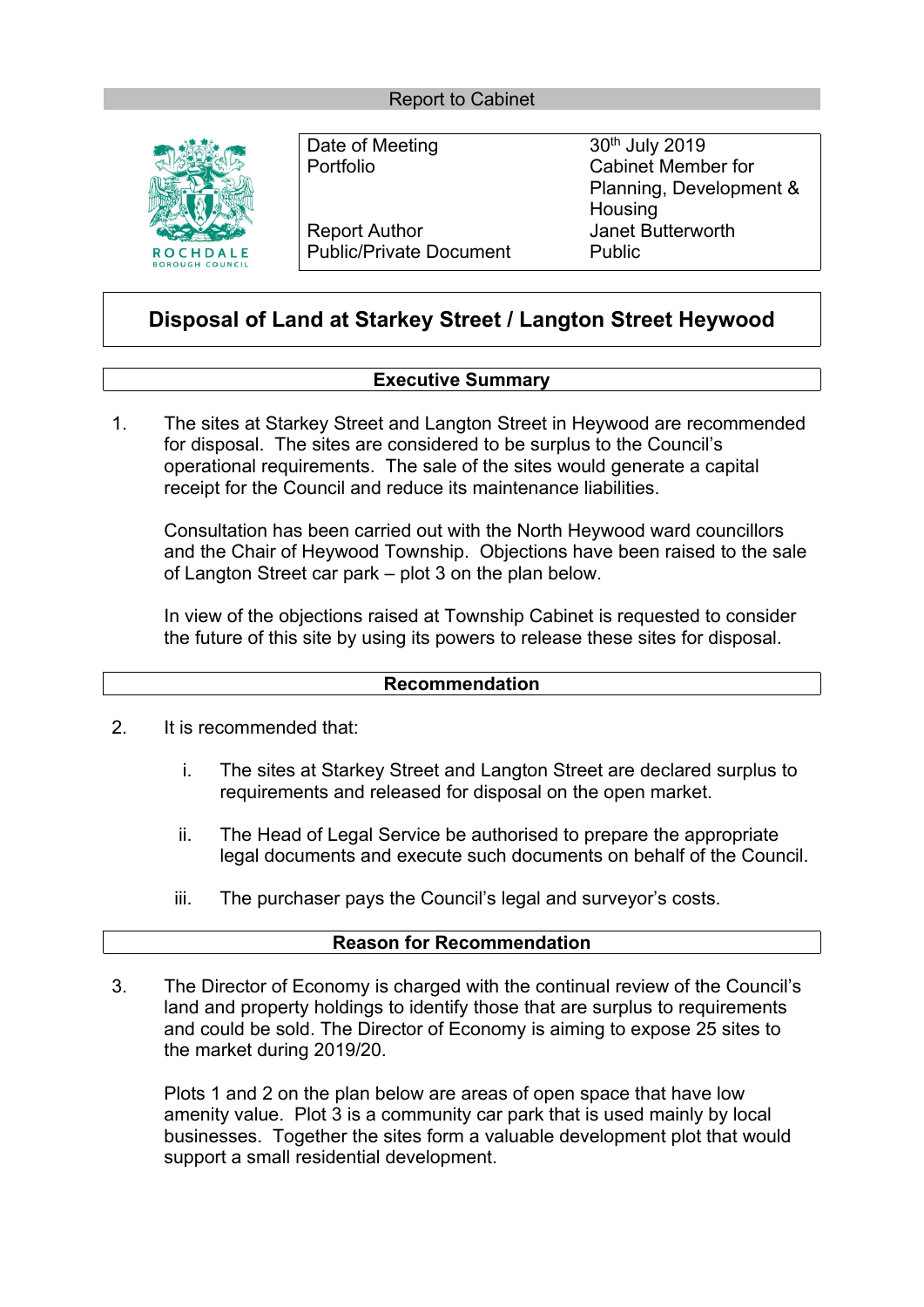4. The 3 sites together form an area of around 0.14 ha and make an attractive and viable development opportunity.

Recent sales demonstrate a strong demand in the area for housing sites.

#### 4.1 **Alternatives Considered**

The site could be retained in its current use. Retention of this site will not secure capital receipts or beneficial development, nor reduce the Council's financial and/or environmental liabilities. Retaining this site in its current use carries the risk of liabilities such as fly-tipping, anti-social behaviour and regular or ad hoc maintenance obligations

Plot 3 could be retained as a car park and only plots 1 and 2 released for development.

## **Costs and Budget Summary**

5. The disposal of the sites would generate a capital receipt for the council.

The retention of Plot 3 as a car park places an ongoing maintenance liability on the township for which there is currently no budget.

## **Risk and Policy Implications**

6. The disposal will meet the objectives of the Council's Asset Strategy by reducing the number of Council owned assets and financial liabilities. Disposal of the site will facilitate the development of additional housing in this popular area of Heywood.

The Council is committed to release surplus assets and to continually review its need to hold land and property assets. Disposal of surplus assets assists the Council in its provision of services by producing capital receipts, reducing borrowing, reducing grant reliance and assists in achieving the efficiency targets. The disposal of surplus assets reduces the Council's liabilities and the release of development opportunities encourages economic activity in the Borough.

It is government policy that local authorities should dispose of surplus land where possible. Local authorities have various statutory powers to dispose of property. The only constraint is that, except with the consent of the Secretary of State, the disposal must be for the best consideration reasonably obtainable and terms should be negotiated accordingly.

### **Consultation**

7. Consultation has taken place with colleagues in Legal Services, Planning, Highways and Environmental Management

Consultation was undertaken with the North Heywood Ward councillors and